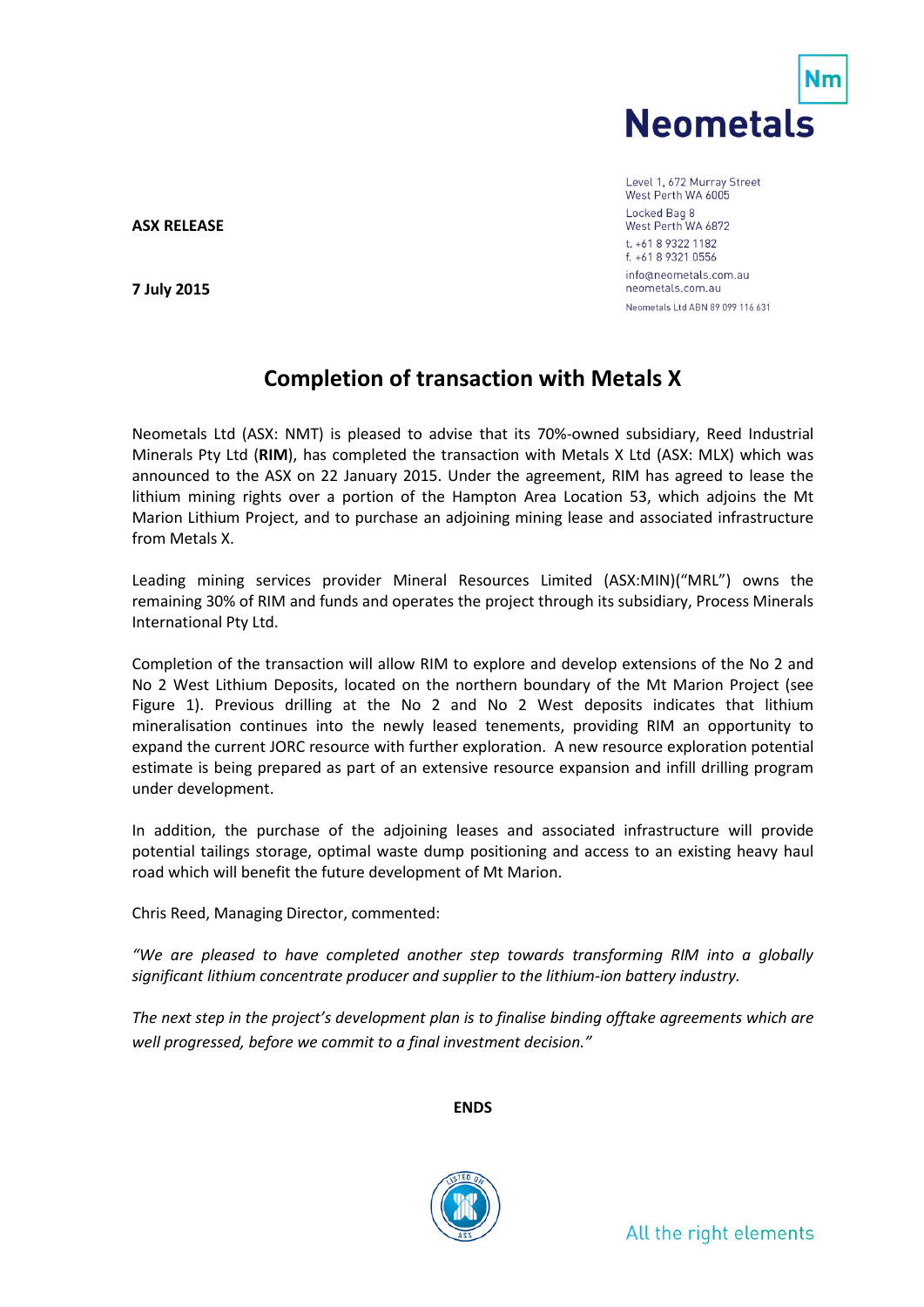

**Figure 1.** Geology over existing RIM tenure (red) with lease area (blue) and tenements being purchased (green).

**Table 1.** Mineral Resource Estimates for the Mt Marion Lithium deposit, as at July 2011, for a block cut-off grade of 0.3% Li<sub>2</sub>O

| <b>Project Area</b> | <b>Material type</b> | <b>Measured</b> |             |           | Indicated                |       |        | <b>Inferred</b> |            |           | <b>Total</b>  |             |        |
|---------------------|----------------------|-----------------|-------------|-----------|--------------------------|-------|--------|-----------------|------------|-----------|---------------|-------------|--------|
|                     |                      | <b>Tonnes</b>   | <b>LLO9</b> | $F = 0.0$ | <b>Tonnes</b>            | 11.0% | Fa.O.% | Tonnes          | <b>LO9</b> | $F = 0.9$ | <b>Tonnes</b> | <b>LLON</b> | Fe-0.% |
| Area1               | Oxide                | 60,000          | 1.19        | 0.67      | 144,000                  | 1.26  | 0.82   | 179,000         | 1.2        | 1.0       | 383,000       | 12          | 0.9    |
|                     | Transitional         | 658,000         | 1.44        | 0.79      | 727.000                  | 1.41  | 1.14   | 353.000         | 1.3        | 1.4       | 1.739.000     | 1.4         | 1.1    |
|                     | Fresh                | 666,000         | 1.54        | 0.98      | 1,051,000                | 1.41  | 1.31   | 1,379,000       | 1.3        | 1.4       | 3,096,000     | 1.4         | 1.3    |
|                     | Subtotal             | 1,384,000       | 1.48        | 0.88      | 1,923,000                | 1.40  | 1.21   | 1,911,000       | 13         | 1.4       | 5,218,000     | 1.4         | 1.2    |
| Area <sub>2</sub>   | Oxide                |                 | 0.00        | 0.00      |                          | 1.64  | 1.19   | 18,000          | 1.3        | 1.1       | 18,000        | 1.3         | 1.1    |
|                     | Transitional         | $\sim$          | 0.00        | 0.00      | 19,000                   | 1.42  | 1.50   | 215,000         | 1.3        | 1.4       | 234,000       | 1.3         | 1.4    |
|                     | Fresh                | 64,000          | 1.31        | 1.41      | 385,000                  | 1.35  | 1.59   | 833,000         | 1.3        | 1.5       | 1,281,000     | 1.3         | 1.5    |
|                     | Subtotal             | 64,000          | 1.31        | 1.41      | 404,000                  | 1.35  | 1.59   | 1,065,000       | 1.3        | 1.5       | 1,532,000     | 1.3         | 1.5    |
| Area2W              | Oxide                |                 | 0.00        | 0.00      | 6.000                    | 0.90  | 0.92   | 33,000          | 0.9        | 1.0       | 39,000        | 0.9         | 1.0    |
|                     | Transitional         | 2.000           | 1.23        | 1.19      | 56,000                   | 1.09  | 1.11   | 210,000         | 1.1        | 1.1       | 268,000       | 1.1         | 1.1    |
|                     | Fresh                | 433,000         | 1.38        | 0.97      | 1,554,000                | 1.39  | 1.12   | 2,669,000       | 1.3        | 1.1       | 4,655,000     | 1.3         | 1.1    |
|                     | Subtotal             | 435,000         | 1.38        | 0.97      | 1,616,000                | 1.38  | 1.12   | 2,911,000       | 1.3        | 1.1       | 4,963,000     | 1.3         | 1.1    |
| Area4               | Oxide                | $\sim$          | 0.00        | 0.00      | $\sim$                   | 0.00  | 0.00   | 4,000           | 0.8        | 1.6       | 4.000         | 0.8         | 1.6    |
|                     | Transitional         | 17,000          | 1.31        | 1.43      | 182,000                  | 1.22  | 1.35   | 251,000         | 1.1        | 1.5       | 450,000       | 1.1         | 1.4    |
|                     | Fresh                | 28,000          | 1.47        | 1.26      | 223,000                  | 1.32  | 1.34   | 397,000         | 1.3        | 1.3       | 648,000       | 1.3         | 1.3    |
|                     | Subtotal             | 45,000          | 1.41        | 1.33      | 405,000                  | 1.28  | 1.34   | 652,000         | 1.2        | 1.4       | 1,102,000     | 1.2         | 1.3    |
| Area5               | Oxide                | $\sim$          | 0.00        | 0.00      | $\overline{\phantom{a}}$ | 0.00  | 0.00   | 22,000          | 1.1        | 2.2       | 22,000        | 1.1         | 2.2    |
|                     | Transitional         | ÷               | 0.00        | 0.00      | 2,000                    | 1.41  | 1.82   | 102,000         | 1.3        | 2.4       | 104,000       | 1.3         | 2.4    |
|                     | Fresh                | $\sim$          | 0.00        | 0.00      | 9.000                    | 1.44  | 2.24   | 216,000         | 1.3        | 2.2       | 226,000       | 1.3         | 2.2    |
|                     | Subtotal             | é.              | 0.00        | 0.00      | 11,000                   | 1.43  | 2.17   | 340,000         | 1.3        | 2.3       | 351,000       | 1.3         | 2.3    |
| Area6               | Oxide                | ÷               | 0.00        | 0.00      | 2,000                    | 1.57  | 1.36   | 55,000          | 1.6        | 1.7       | 58.000        | 1.6         | 1.7    |
|                     | Transitional         | 16,000          | 1.57        | 1.12      | 208,000                  | 1.53  | 1.24   | 663.000         | 1.4        | 1.4       | 887,000       | 1.4         | 1.3    |
|                     | Fresh                | 71,000          | 1.59        | 0.98      | 200,000                  | 1.54  | 1.15   | 485,000         | 1.5        | 1.2       | 756,000       | 1.5         | 1.1    |
|                     | Subtotal             | 87,000          | 1.59        | 1.01      | 411.000                  | 1.54  | 1.20   | 1.203.000       | 1.5        | 1.3       | 1,701,000     | 1.5         | 1.3    |
| Project             | <b>Total</b>         | 2.015.000       | 1.45        | 0.93      | 4.769.000                | 1.39  | 1.22   | 8.082.000       | 1.3        | 1.3       | 14.866.000    | 1.30        | 1.2    |

For further information, please contact:

**Chris Reed** Managing Director Neometals Ltd T: +61 8 9322 1182 E: [info@neometals.com.au](mailto:info@neometals.com.au)

## **Media**

Richard Glass / John Gardner Citadel MAGNUS T: +61 8 6160 4900

## All the right elements